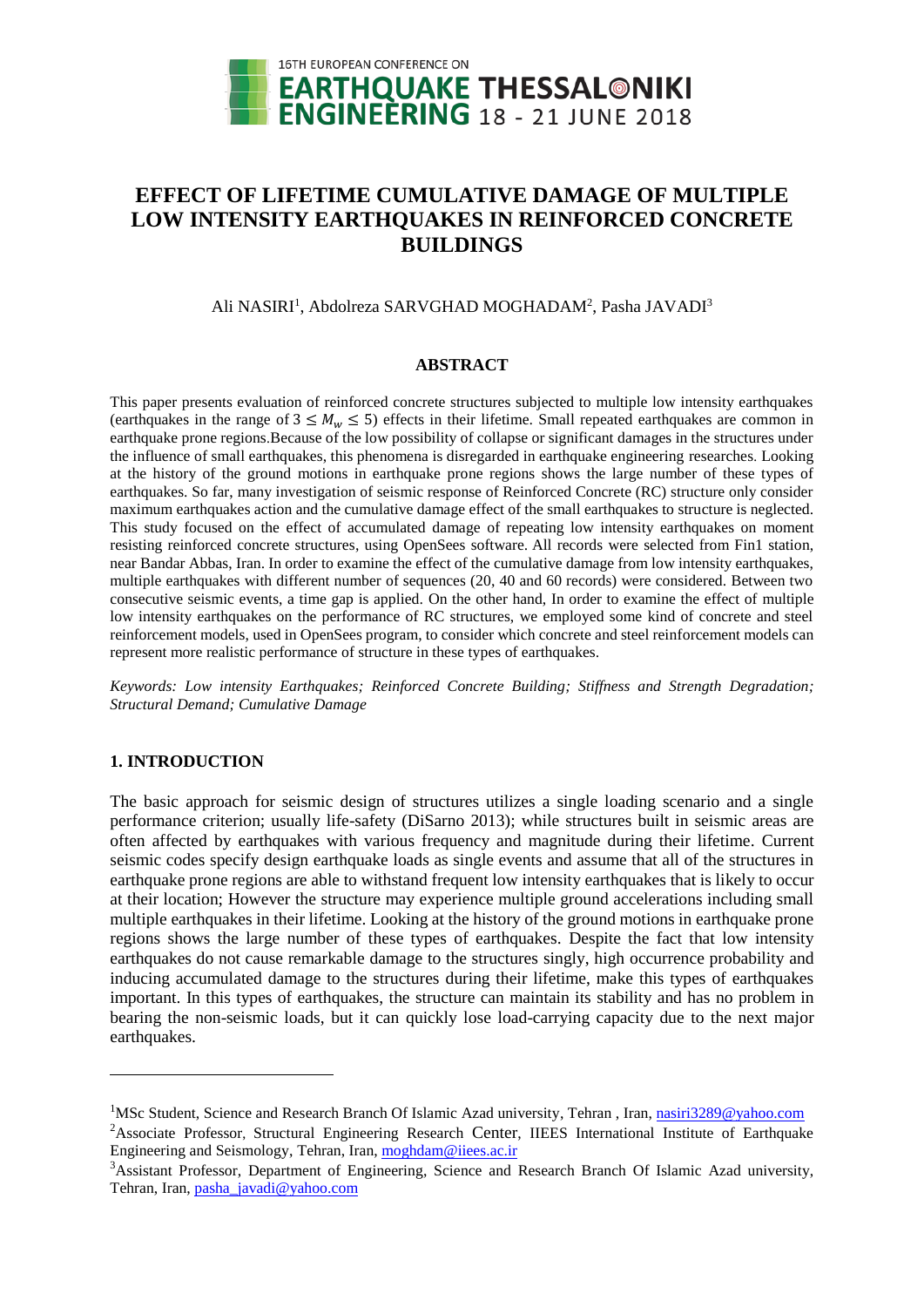There is an urgent need to understand the response of structures subjected to multiple low intensity earthquakes. Because of the low possibility of collapse or significant damages in the structures under the influence of small earthquakes, this phenomena is disregarded in earthquake engineering researches. But separately, there have been several investigations aimed at studying the effect of seismic sequences and low intensity earthquakes on the response of civil engineering structures. Numerous research studies can be mentioned here examining the effects of repeated earthquake phenomena on single-degree-of-Freedom (SDOF) systems (Hatzivassiliou et al. 2015). Due to their simplicity, SDOF systems incorporating inelastic hysteretic force-displacement relationships have been extensively used by many researchers such as Amadio et al. (2003) where the effects of repeated earthquakes on nonlinear SDOF systems were examined and quantified. Furthermore, Hatzigeorgiou and Beskos (2009) proposed appropriate inelastic Displacement ratios for the case of seismic sequences. Additionally, Moustafa and Takewaki (2011) examined simple stochastic models representing repeated seismic sequences .In addition, MDOF systems such as moment resisting steel and concrete frames were also studied. One can mention here the works of Fragiacomo et al. (2004), Li and Ellingwood (2007) and Ruiz-Garcia and Negrete-Manriquez (2011) which have examined steel framed structures and Loulelis et al. (2012) Faisal et al. (2012) DiSarno (2013) and Abdelnaby and Elnashai (2014) which have focused on multi-story reinforced concrete frames. It is worth noticing that there is not research work that has examined the effects of multiple low intensity earthquakes on three-dimensional reinforced concrete (RC) structures. Thus, the need for the development of an efficient methodology for the inelastic analysis of threedimensional RC buildings under these types of earthquakes is apparent.

The present study investigated the nonlinear behavior of concrete structures under real multiple low intensity earthquakes and their effects on structure's performance level. Small repeated shaking induces accumulated damage to structures that can affects their stiffness and strength. This study focused on the effect of accumulated damage of repeating low intensity earthquakes on moment resisting reinforced concrete structures. For this purpose, a regular three-bay 8 story moment resisting RC building, having standard occupancy was modeled, considering non-degrading and degrading features of both concrete and steel reinforcements, using OpenSees software. All records were selected from Fin1 station, near Bandar Abbas, Iran. In order to examine the effect of the cumulative damage from low intensity earthquakes, multiple earthquakes with different number of sequences (20, 40 and 60 records) were considered. Between two consecutive seismic events, a time gap is applied, which is equal to 40 seconds. This gap is enough to cease the vibration of structure by damping.

## **2. DESCRIPTION OF SEISMIC INPUT AND MODEL**

#### *2.1 Seismic Input*

For this research, data from the Fin 1 station has been used. The Fin 1 station located in Hormozgan province, south of Iran. On the basis of geological divisions of Iran, Hormozgan is located between the Zagros and Makran structural zones. In this area, the boundaries of these two zones are characterized by a system of faults. The important and remarkable faults of the region have a general view of the North-South, NorthWest-SouthEast and East-West trends. Since 2004, 536 earthquakes with a magnitude more than 3 have occurred in the province. This data includes earthquakes with low magnitudes (range of 3 to 5 degrees on the Richter scale) recorded since the establishment of the station in 1994 which are collected from Iran Strong Motion Network (ISMN). As I mentioned before, the present study investigated the nonlinear behavior of reinforced concrete structures under real multiple low intensity earthquakes and their effects on structure's performance level. In order to examine the effect of the cumulative damage from low intensity earthquakes, multiple earthquakes with different number of sequences (20, 40 and 60 records) were considered to determine the effect of the number of small earthquakes on the structure's performance.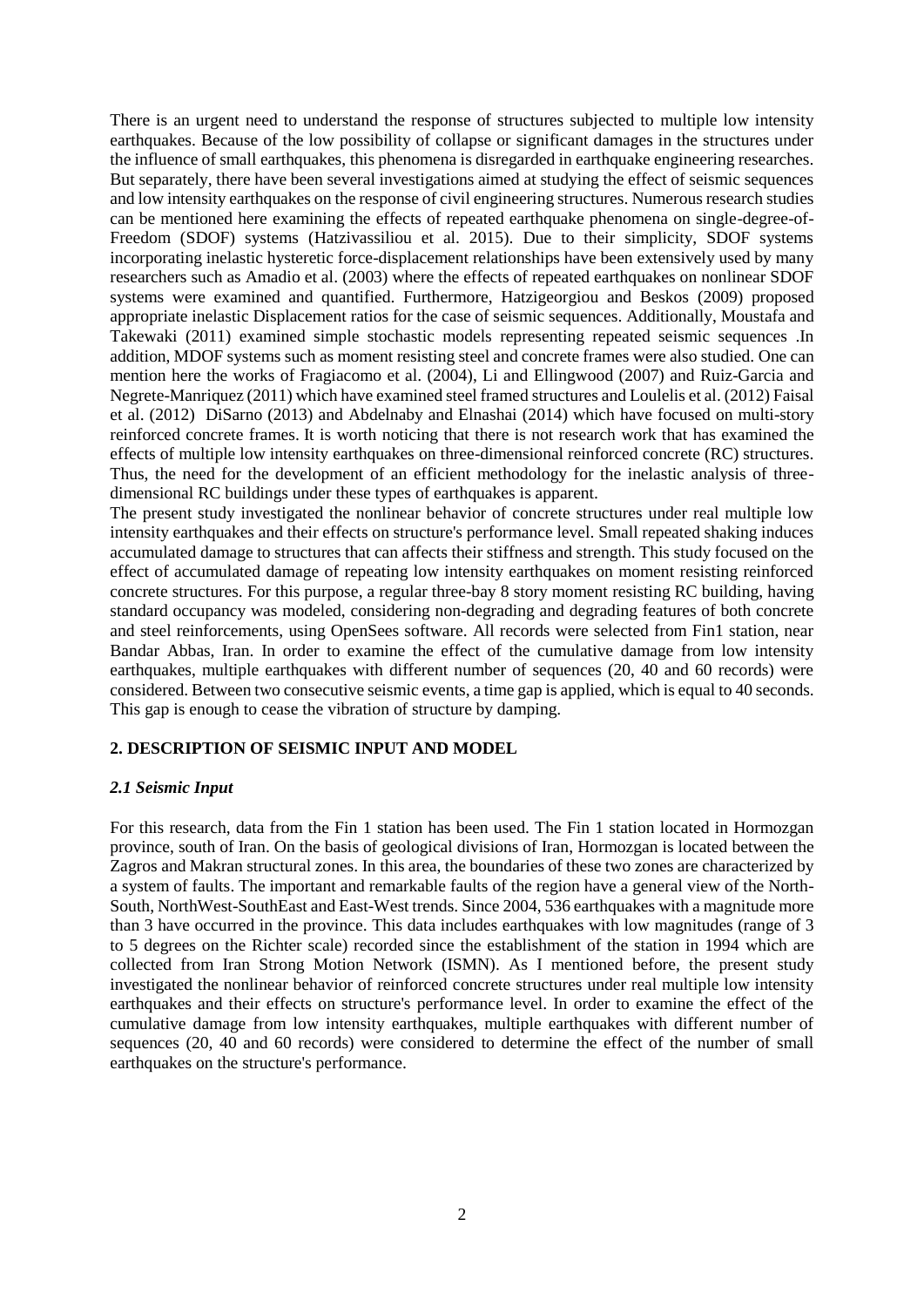

Figure 1. Locality and major faults map of Hormozgan (IRSC, 2015)

It is necessary to say that low intensity earthquakes that affect the structures in their lifetime, can be considered as a sequential earthquakes (like mainshock–aftershock sequence-type ground motions), because after the occurrence of each earthquake, the probable damage impacts on the structure are not considered.

# *2.2 Buildings Description*

The studied structure in this study consist of an 8 story reinforced concrete frame building that you can see the plan's details and structural features in figure 2. The above building was first used in research by Tran-Gilmour (2004) and then used in Ruiz-Garcia (2014). The dead loads (excluding self-weight) and live loads are equal to 20 and 10 KN/m, respectively, and are directly applied on the beams. All floors are assumed to be rigid in plan to account for the diaphragm action of concrete slabs. Material properties are assumed to be 22 MPa for the concrete compressive strength and 480 MPa for the yield strength of both longitudinal and transverse reinforcements. In order to accurately capture the degrading behavior of the RC buildings on the concrete and steel material level, a distributed plasticity model is developed using fiber-based finite element analysis tool, OpenSees. For this purpose the cross section of the elements are divided into different segments based on the material types. Models and relationships considering degrading in steel and concrete are employed and assembled to demonstrate the behavior of the cross section and member. P-Δ effects were considered through a geometric stiffness matrix, and the base of the columns on the ground story were assumed to be rotationally fixed. In the case of the dynamic non-linear analyses, the non-linear model of the frames considered 5% of critical damping through a Rayleigh matrix that assigned the indicated damping to the first two modes of vibration.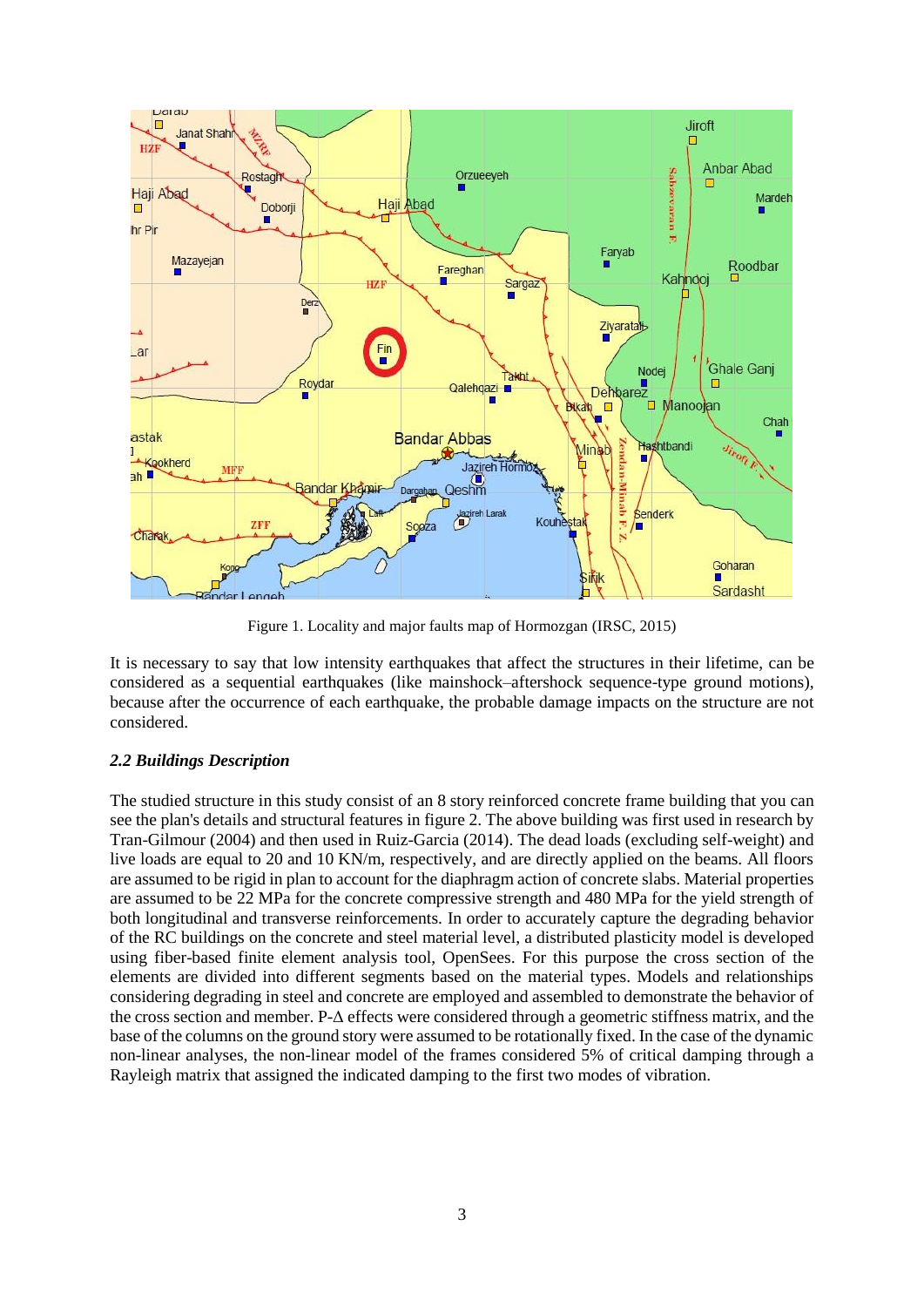**Lengths in meters** 



Figure 2. Plan's details and structural features (Tran-Gilmour, 2004)

## *2.3 Model Development*

In order to examine the effect of multiple low intensity earthquakes on the performance of RC structures, we employed some kind of concrete and steel reinforcement models, used in OpenSees program, to consider which concrete and steel reinforcement models can represent more realistic performance of structure. For this purpose, we have used a variety of materials, such as Concrete 01 and Concrete 02 for concrete and Steel 01 and Reinforcing Steel for steel materials. The models used in this study are shown in Table 1.

Table 1. Models Description.

| <b>CONCRETE MATERIAL</b><br><b>FRAME NO.</b><br><b>STEEL MATERIAL</b> |  |  |
|-----------------------------------------------------------------------|--|--|
|                                                                       |  |  |
| <b>REINFORCING STEEL</b><br><b>CONCRETE 01</b>                        |  |  |
| <b>CONCRETE 01</b><br>◠<br>STEEL 01                                   |  |  |
| 3<br><b>CONCRETE 02</b><br><b>REINFORCING STEEL</b>                   |  |  |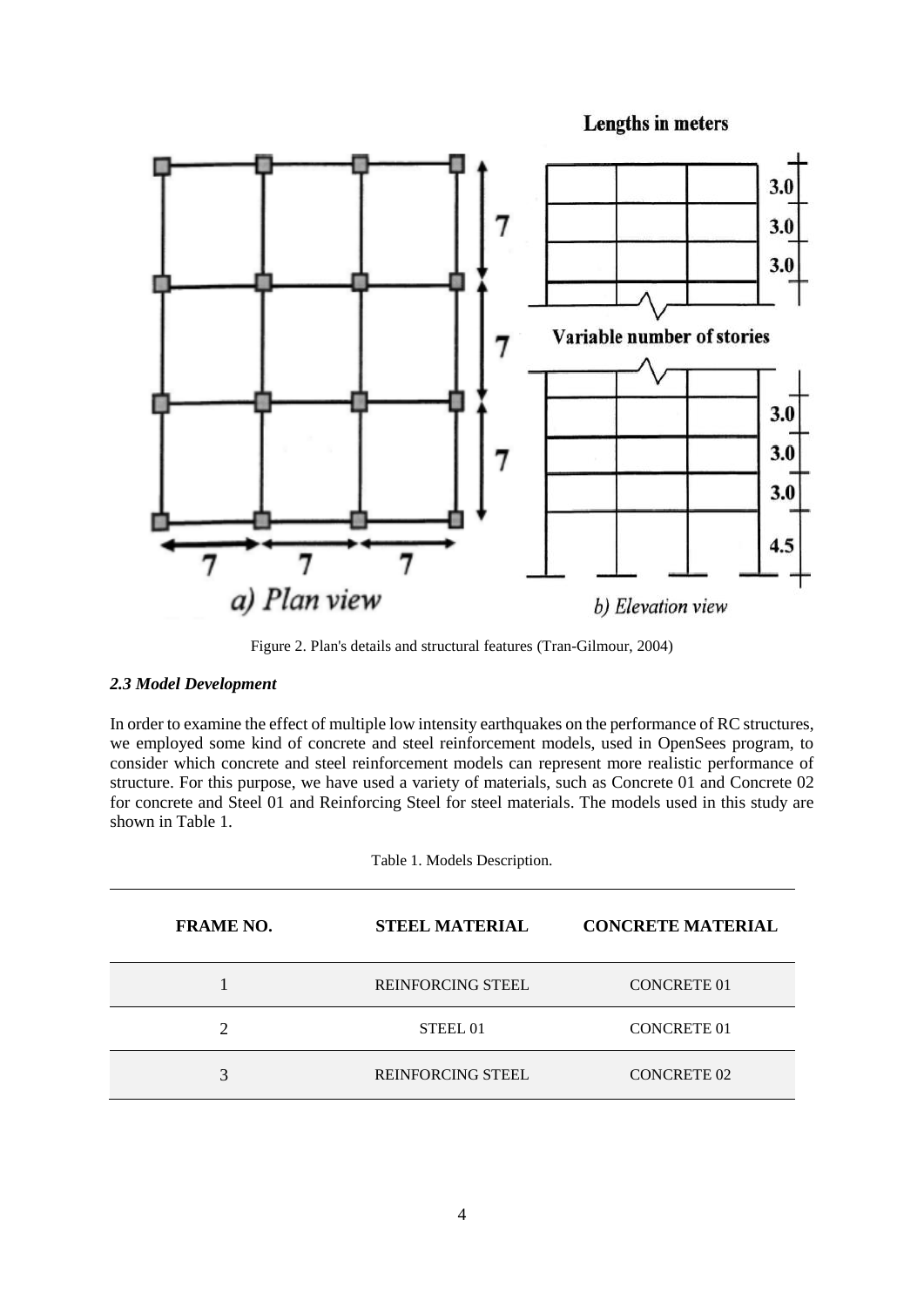#### **3. SELECTED RESULTS**

The inelastic behavior of the examined RC framed structures, which are subjected to the abovementioned seismic sequences, is investigated in this section. This study focuses on the following basic design parameters: Maximum Top Displacements, Roof Displacement and interstorey drift ratios. Also, by using the obtained data and comparing with the drift values given in ASCE 41-06, values that provided to illustrate the overall structural response associated with various structural performance levels. (Table 2) Then, we will obtain the level of performance of our structures after the successive earthquakes, and we will examine different states of it.

|                    | Element<br>Type | <b>Structural Performance Levels</b> |                              |                                      |
|--------------------|-----------------|--------------------------------------|------------------------------|--------------------------------------|
|                    |                 | <b>Collapse Prevention</b>           | <b>Life Safety</b>           | <b>Immediate Occupancy</b>           |
| Concrete<br>frames | Drift           | 4% transient or<br>permanent         | 2% transient<br>1% permanent | 1% transient<br>Negligible permanent |

Table 2. The limit states defined in this study based on the value of drift.

In the following, we will review the results obtained by considering the number of input earthquakes as well as the structural models defined, separately.

#### *3.1 Maximum Interstory Drift Ratio*

To help understand the effect of the low intensity Earthquakes on the response of the framed building under consideration, two sets of seismic sequences were defined. Figure 3 shows Maximum Interstory Drift Ratio along height for the building in 2 different ground motion scenarios. It can be observed that the frame is able to adequately control its Maximum Interstory Drift Ratio within its design threshold when it is subjected to the set of low intensity Earthquakes (20 and 40 earthquakes). Noteworthy is also the fact that Maximum Interstory Drift value varies in frames designed by two different materials, and this difference reaches 0.05% in the 7th story in 40 earthquakes scenario.



Figure 3. Maximum Interstory Drift Ratio along height for the building, comparing No. 2 (Type A) Frame with No. 3 (Type B) a) 40 earthquakes scenario b) 20 earthquake scenario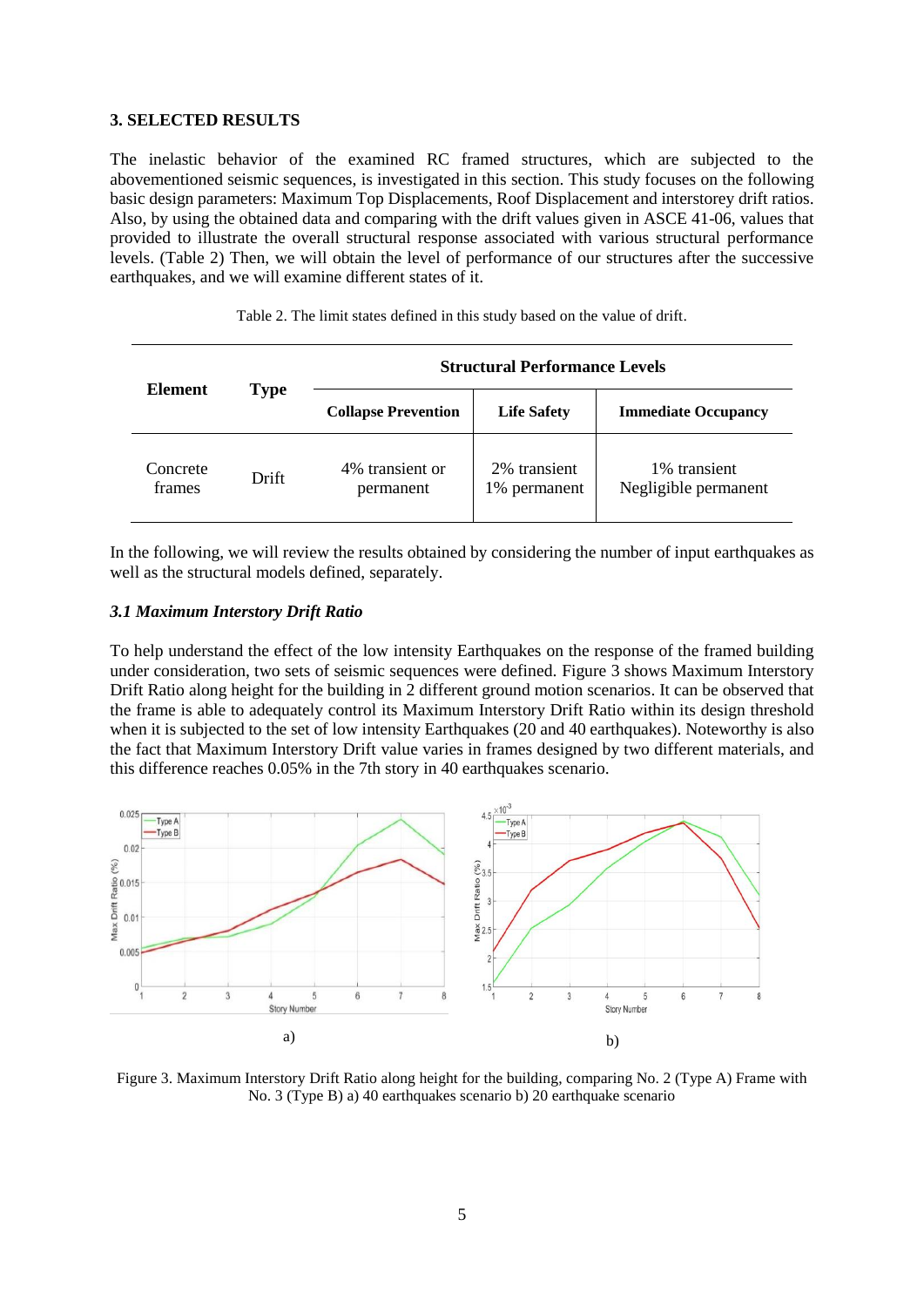#### *3.2 Interstory drift ratio (IDR)*

The Interstory drift ratio is the maximum relative displacement between two stories normalized to the story height. It should be mentioned that from the analysis of test data on components and small-scale structures, it was found that an Interstory drift ratio value smaller than 1% corresponds to damage of non-structural components, while values of IDR larger than 4% may result in irreparable structural damage or collapse (Sozen MA., 1981). Examples of IDR values appear in Figure 1 and Figure 2, for 20 and 60 sequential ground motions. Additionally, despite the limitation of damage into non-structural elements in the case of 20 low intensity earthquakes (IDR $\lt 1\%$ ), the sequential 60 ground motions lead to structural damage, i.e. IDR>1%.



Figure 4. Interstory Drift Ratio (IDR), comparing No. 2 (Type A) Frame with No. 1 (Type B) in the case of 20 earthquakes



Figure 5. Interstory Drift Ratio (IDR), comparing No. 2 (Type A) Frame with No. 1 (Type B) in the case of 60 earthquakes

It is also observed that the response of structures, constructed with simpler structural models is more in both scenarios than the more advanced models that display the behavior of the structure more accurately.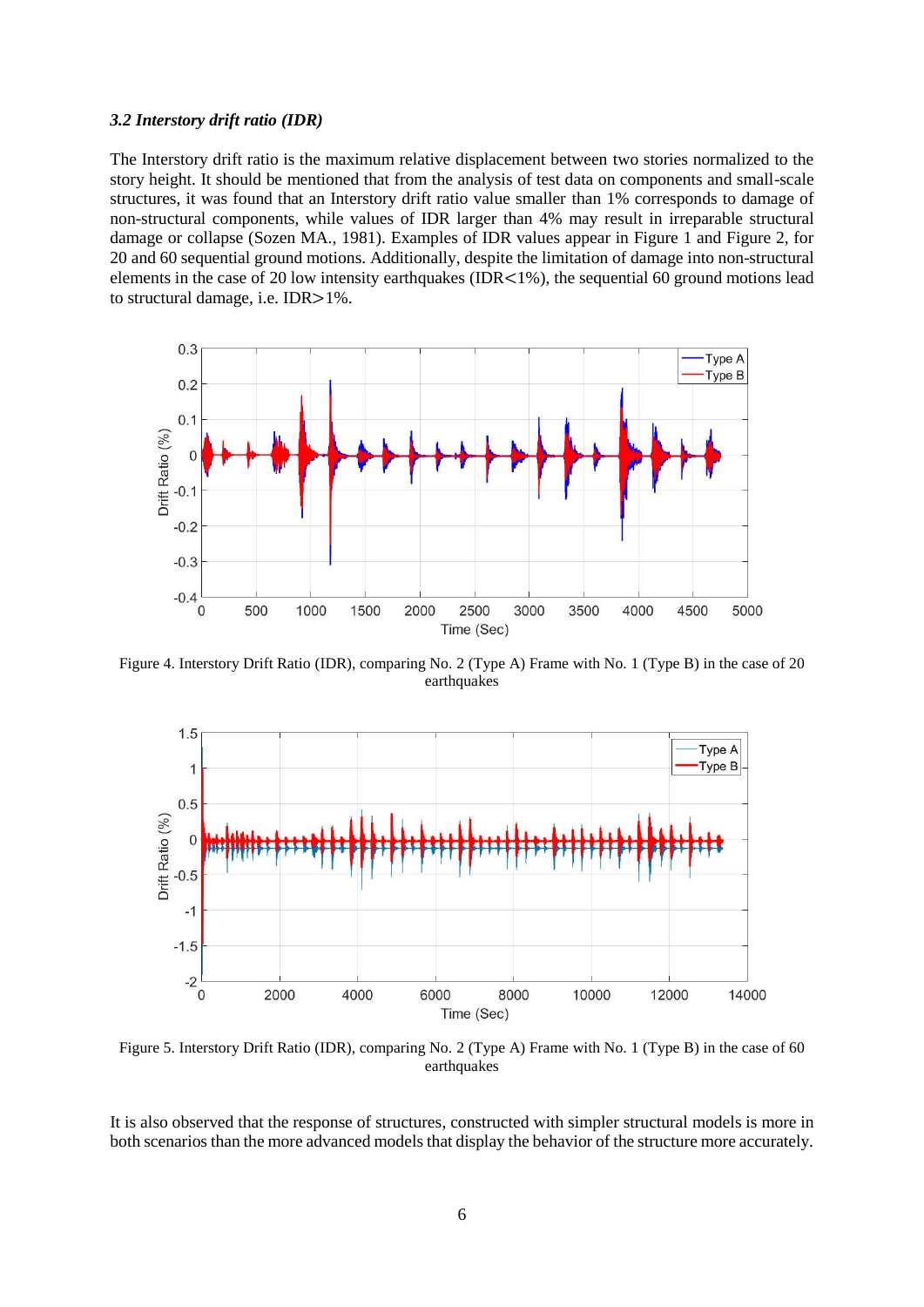#### *3.3 Maximum Top Displacement*

The maximum top displacements, for all selected sequential ground motions, are shown in Figure 6 for various characteristic cases of structures and various number of earthquakes. Finally, it can be easily concluded examining Figure 6 that, for the most of the cases, higher number of seismic sequences generally lead to higher and more intense response of the structure. Also, structures constructed with simpler models often have larger responses due to earthquakes. As you can see in the figure below, the structural response developed by concrete 01 and steel 01 is larger in all seismic scenarios, but the responses for the other cases are close in all cases.



Figure 6. Maximum Top Displacement, comparing All Frames with all earthquake cases

# **4. CONCLUSIONS**

This manuscript investigates effects of lifetime cumulative damage of multiple low intensity earthquakes in RC structures. The response of the structure compared by using different steel and concrete models of degrading features, and multiple earthquakes with different number of sequences (20, 40 and 60 records) were considered. Based on the analysis results, it is shown that multiple low earthquake effects have no significant impact on the behavior of reinforced concrete structures in a lower number of sequences, but have a considerable effect in higher number of earthquakes. Also, this research confirms that the degrading response is not accurately captured in simple models. Finally, it is recommended that future research should focus on providing detailed guidelines for assessing of the existing structures, especially the old ones, located in earthquake prone regions and affected from low intensity Earthquakes.

## **5. REFERENCES**

Abdelnaby, A. E. (2012). Multiple earthquake effects on degrading reinforced concrete structures. *Ph.D. Dissertation*, University of Illinois at Urbana-Champaign, IL, USA.

Abdelnaby A., Elnashai A. (2014). Performance of degrading reinforced concrete frame systems under Tohoku and Christchurch earthquake sequences*. Journal of Earthquake Engineering*; 18(7):1009–36.

Amadio C., Fragiacomo M., Rajgelj S. (2003). The effects of repeated earthquake ground motions on the nonlinear response of SDOF systems. *Earthquake Engineering & Structural Dynamics*; 32:291–308.